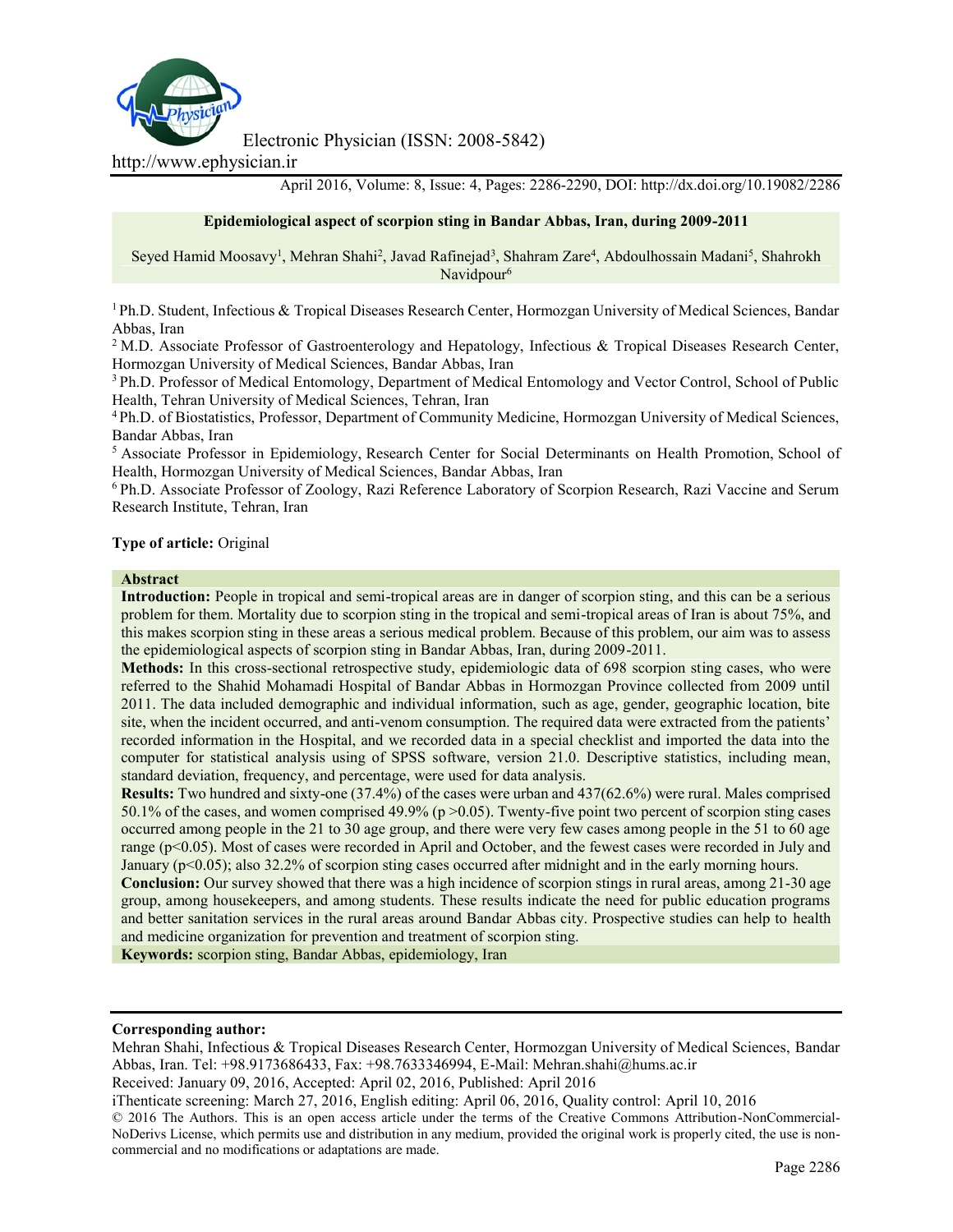# **1. Introduction**

### *1.1. Background*

Scorpion sting can cause death (1). People in tropical and semi-tropical areas are in danger of scorpion sting, and this can be serious problem for them, especially for the two ends of the age spectrum (2). Because of the favorable climate for scorpions in Hormozgan Province, there are various families of scorpions active in the area, including Buthidae, Scorpionidae, and Hemiscorpiidae. More than 20 species have reported in this area (3-7).

### *1.2. Statement of problem*

In west and southwest of Iran, scorpion sting is one of the medical problems. Razi Serum Institution's studies have shown that the most mortality due to poisoning are from scorpion stings (8). The mortality rate associated with scorpion sting in the tropical and semi-tropical areas of Iran is about 75%, and this makes scorpion sting in these areas a serious medical problem. Khuzestan, Sistan Baloochestan, Charmahal Bakhtiari, Bushehr and Hormozgan Provinces have more reported scorpion sting cases than anywhere else in Iran (9-11). More than 2,300 cases of scorpion sting per year occur in Hormozgan Province, and most of the cases are in Bandar Abbas County. Between 2011 and 2014, four deaths of children less than five years old occurred due to scorpion sting in Bandar Abbas. This study tries to clarify the epidemiologic status of scorpion stings in Hormozgan Province in the absence of any past epidemiologic studies.

### *1.3 Objectives*

The general objective of the current study was to report the epidemiological aspect of scorpion sting in Bandar Abbas, Iran, from 2009 through 2011.Specific objectives included the following:

- 1) To determine the epidemiological aspect of scorpion sting according to the age
- 2) To determine the epidemiological aspect of scorpion sting according to the job
- 3) To determine the epidemiological aspect of scorpion sting according to the month
- 4) To determine the epidemiological aspect of scorpion sting according to the period of 24 hours
- 5) To determine the epidemiological aspect of scorpion sting according to the sting site

# **2. Material and Methods**

### *2.1. Study area*

Hormozgan Province is located in the south of the country, and it has a 900-km border with the Persian Gulf and Oman Sea. This Province has a subtropical climate, and it has two different areas, i.e., coastal plain in south and a mountainous area in the north. Bandar Abbas is the main port of the country. The study area was located in the mountainous and coastal part of Bandar Abbas county with a surface area of 10,359 km<sup>2</sup> located in southern Iran (between 26° 53'- 27° 31' N latitude and 54° 53'-56° 30' E longitude). The county has four districts, i.e., the Central district, Fin, Thakht and QalehQazi. The county includes 336 officially registered localities, such as villages and rural areas. In the 2009 census, the Bandar Abbas County's population was 588,228, from this population 139,427 (23.7%) were rural vicinities. The major portion of the Province has mountainous terrain, with the southern sector of the Zagros Mountain Range stretching out from the northwest to southeast. The total annual rainfall is in the range of 100-150 mm, and the mean annual relative humidity is 59.5%.The maximum and minimum mean annual temperatures are 49 and 6 °C, respectively.

### *2.2. Sampling and data collection*

All the scorpion sting cases who were referred to the Adult and Pediatric Central Hospital of Bandar Abbas from 2009 through 2011 were included in the study. In this cross-sectional retrospective study, the epidemiologic data of 698 scorpion sting cases were statistically analyzed. The data included demographic and individual information, such as age, gender, geographic location, sting site, the time the sting occurred, and the consumption of anti-venom.

### *2.3. Measurement tools*

The required data were extracted from the patients' recorded information in the hospital. Data for each patient were recorded in a special checklist and imported into the computer for statistical analysis.

### *2.4. Research ethics*

The information about the patients was kept confidential. Also, the information was extracted without name by using codes. This study was approved by the Research Ethics Committee of Hormozgan University of Medical Sciences (ethic code: HUMS.REC.1394.83).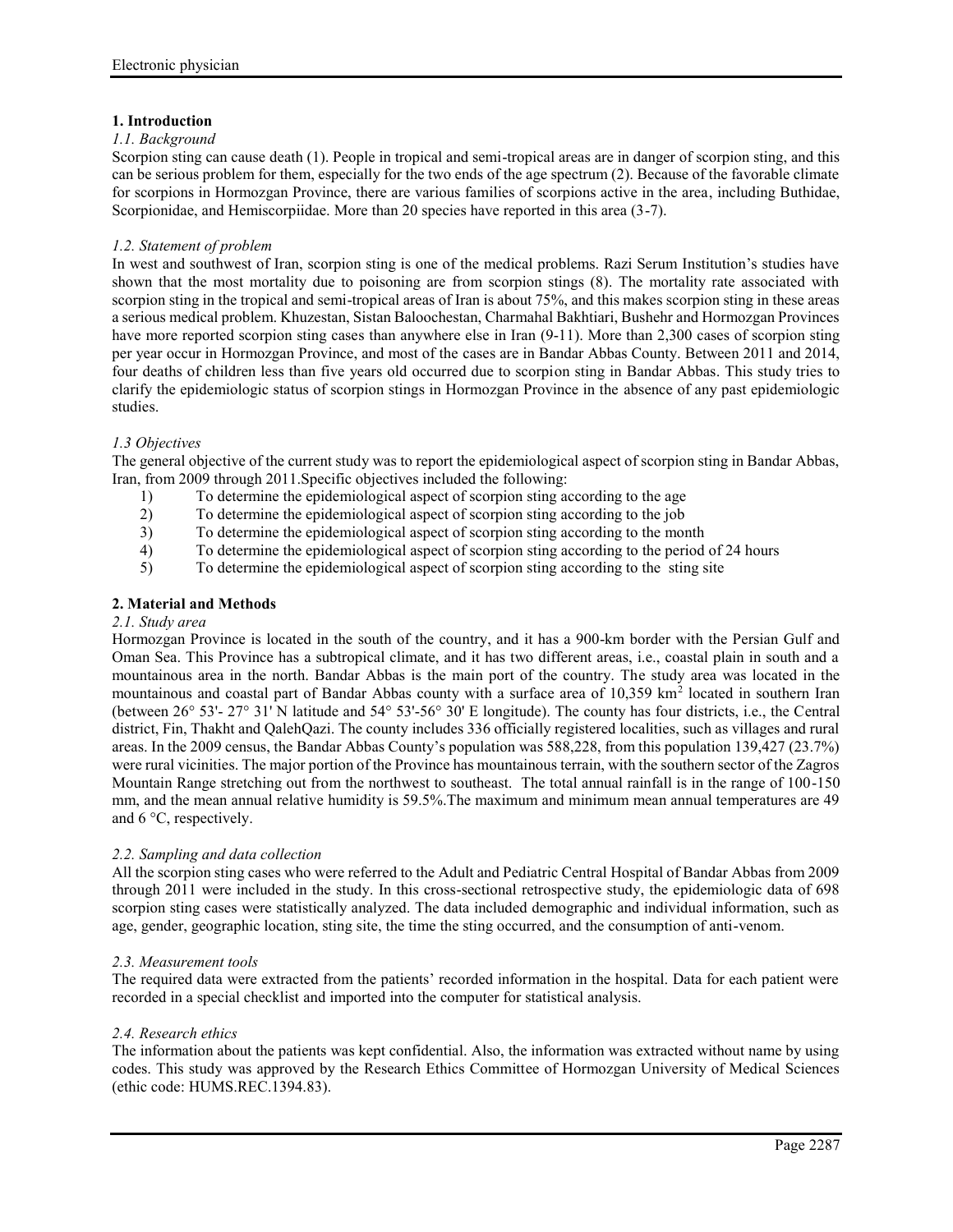# *2.5. Statistical analysis*

Data was analyzed using SPSS software, version 21. Descriptive statistics, including mean, standard deviation, frequency, and percentage were used for data analysis.

# **3. Results**

In this study, 698 scorpion sting cases were studied. Two hundred and sixty-one (37.4%) of the cases were urban, and 437(62.6%) were rural. The urban-to- rural ratio of scorpion stings was 1/67. Among these people, 50.1% were male, and 49.9% were female. Twenty-five point two percent of scorpion sting cases occurred among people whose ages were from 21 to 30, and 20.2% occurred among people whose ages ranged from 11 to 20. The fewest cases occurred for people in the age range of 51 to 60 (p<0.05) (Table 1). Housekeepers and students were more at risk of scorpion sting (46.4 and 16%, respectively) and employees were at lower risk (6.9%) (p<0.05). Most of cases occurred in April and October, and the fewest cases occurred in July and January  $(p<0.05)$  (Figure 1). Fifty-eight point nine percent (411) of cases reported from residential places, and 41.9% (287) of the cases were in non-residential areas. Thirty-two point two percent of scorpion sting cases occurred after midnight and in the early morning hours. The lowest incidence of scorpion sting occurred between 12 to 18 o'clock at the day long (p<0.05).Foot, hand, trunk, head, and neck were more at risk of sting by scorpions, with feet being the most likely site of stings (41.5%), while the head and neck were the least likely locations (4.6%).

| Age (Year) | n   | $\frac{0}{0}$ |  |
|------------|-----|---------------|--|
| $0 - 10$   | 95  | 13.6          |  |
| $11 - 20$  | 141 | 20.2          |  |
| $21 - 30$  | 176 | 25.2          |  |
| $31-40$    | 113 | 16.2          |  |
| $41-50$    | 66  | 9.5           |  |
| 51-60      | 54  | 7.7           |  |
| > 60       | 53  | 7.6           |  |
| Total      | 698 | 100           |  |

**Table 1.** Age distribution of scorpion sting cases in Bandar Abbas during 2009-2011



**Figure1.** Mean scorpion sting cases by months of the year in Bandar Abbas over 3 years, 2009-2011

# **4. Discussion**

This study is the first cross-sectional study on epidemiologic features of scorpion stings in Hormozgan Province, and it showed that most scorpion sting cases occur in rural areas. Dehghani et al., Jahana et al., and Kassiri et al. also reported similar findings in our results (1, 2, 12). Studies in Khuzestan have shown the rate of scorpion stings in urban areas to be about 60% (13). That indicates that the rural environmental status is an important and adverse factor in increasing scorpion sting cases in Bandar Abbas city. Other studies also have shown more reported cases of scorpion stings in rural areas in comparison to urban areas. Our results didn't show any differences in occurrence of scorpion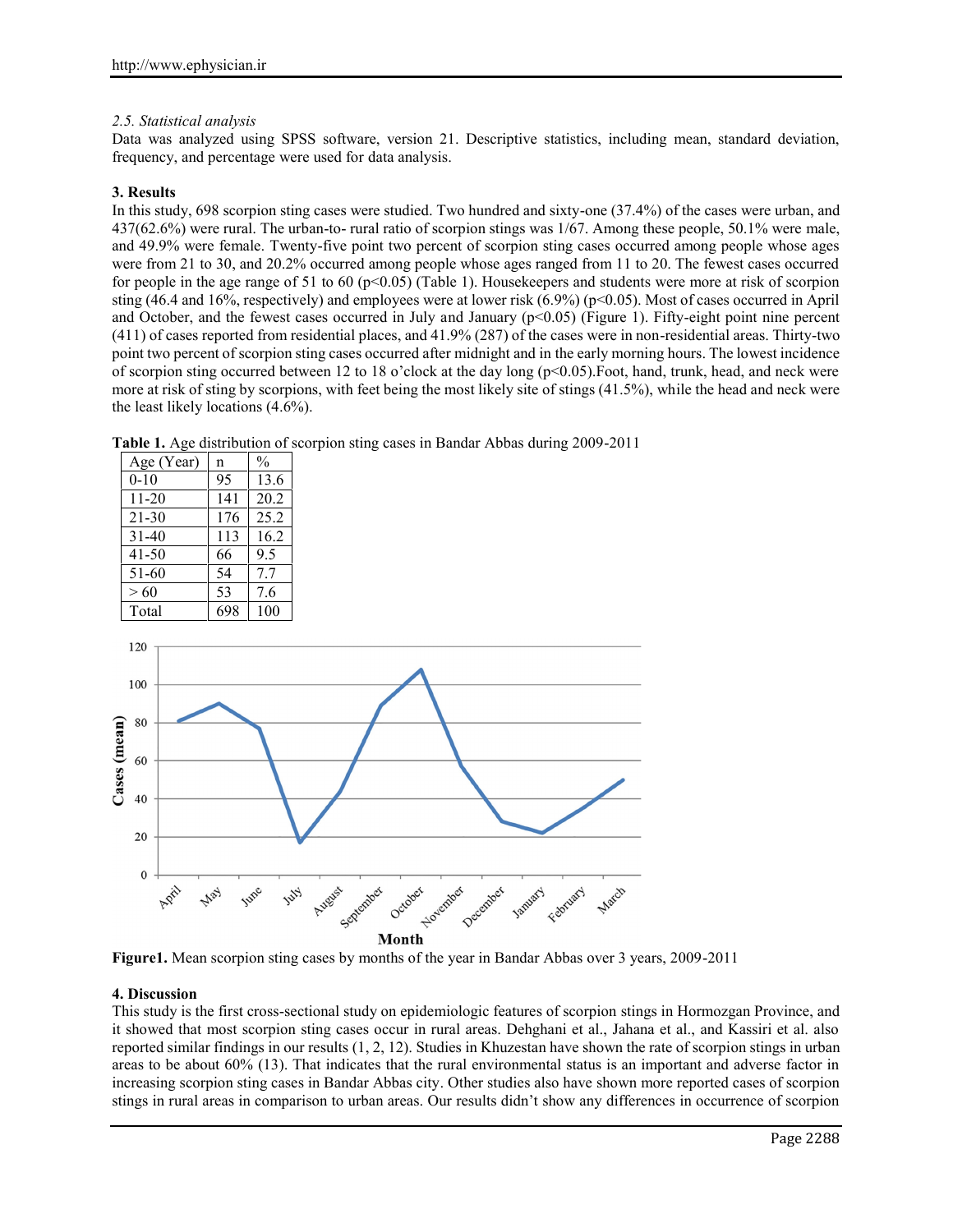sting between males and females. Karami et al. reported more scorpion stings in female patients who were referred to Ramhormoz Health Center than male patients, and their finding was similar to that of Vazirianzadeh et al.'s finding in Khuzestan (13, 14).Studies in Saudi Arabia have shown more incidence of scorpion sting among males. This finding could be due to their culture, job, geographic location, and social activity of men in comparison to women. Kassiri et al. in Khuzestan reported 52.6% of scorpion sting cases in men and 47.4% of cases in women (15-19). In our study the greatest rate of scorpion stings occurred among people in the age range of 21-30, but Talebian & Doroodgar reported the highest rate among children less than 10 (18). Also, Kassiri et al. reported the greatest rate among people in the 15-24 age range (19). The increased incidence of scorpion stings among young people is due to their social activity, which exposes them to greater danger of being stung. In our study, the highest incidences of scorpion stings were recorded in the spring and in the last month of summer. Our results showed two peak periods of scorpion sting, one in May and one in October. The findings of studies in several areas of Iran and in neighboring countries, such as Turkey and Saudi Arabia, indicated high incidences of scorpion stings in the summer (14, 15, 19-21). Maybe the poor correlation between our results and the results of these other studies was due to the climate in Bandar Abbas and its geographic location. Bandar Abbas is located in a subtropical area, and there is significant scorpion activity in May and October. Also, people spend more times outside their homes for rest and amusement and also increase of scorpion sting rate was because of starting the cultivation season in these months, which can lead to more exposure to scorpion sting. Most scorpion stings occurred after midnight and in the early morning hours. This result also was reported by Hoseininasab et al. and Rahmani et al. in southern Kerman and Ahwaz. Scorpion's night activity is a reasonable explanation for this result (22, 23).

# **5. Conclusions**

This study is the first epidemiologic study about scorpion stings in Hormozgan Province. The high incidence of scorpion stings in rural areas among people in the age range of 21-30, housekeepers, and students suggests that public education programs and better sanitation services are needed in the rural areas of Bandar Abbas County. Prospective studies about ecology and distribution of various species of scorpions can help to health and medicine organization for prevention and management of scorpion sting.

# **Acknowledgments:**

The authors are thankful to Bandar Abbas health center for their contribution for completing the data for this study. Also the authors are thankful to Hormozgan University of Medical Sciences for their support and help.

# **Conflict of Interest:**

There is no conflict of interest to be declared.

# **Authors' contributions:**

All authors contributed to this project and article equally. All authors read and approved the final manuscript.

### **References:**

- 1) Dehghani R, Fathi B. Scorpion sting in Iran: A review. Toxicon. 2012; 60: 919–33. doi: 10.1016/j.toxicon.2012.06.002, PMID: 22750221.
- 2) Kassiri H, Mohammadzadeh Mahijan N, Hasanvand Z, Shemshad M, Shemshad K. Epidemiological Survey on Scorpion Sting Envenomation in South-West, Iran. Zahedan J Res Med Sci. 2012; 14(8): 80-3.
- 3) Shahi M, Azizi K, Ansarian N. Study on Scorpion Fauna in endanger area of Hormozgan province 2006- 2007. Journal of Hormozgan University of Medical Sciences and Health Services. 2009; 12(4): 207-14.
- 4) Fekri S, Badzohreh A, Safari R, Azizi H. Species identification and geographic distribution of scorpions in Jask town county, Hormozgan province. Journal of Hormozgan University of Medical Sciences and Health Services. 2012; 16 (2): 135-42.
- 5) Akbari A, Taabatabaei M, ModirRoosta H, Ali Zadeh MH, Kamalzare M. Study of the geographical distribution of scorpion in the south of Iran. J PajoSazandeg. 1996; 34: 112-15.
- 6) Zargan J, Tirgari S, Tahernejad K, Lotfi H, Farahmandzad A. Study of scorpion fauna in Abomosa, Great & Small Tonbs and Hengam Islands of the Persian Gulf. ISMJ. 2003; 6(1): 20-4.
- 7) Navidpour S, Soleglad ME, Fet V, Kovarik F. Scorpions of Iran (Arachnida, Scorpiones). Part IX. Hormozgan Province, with a Description of Odontobuthustavighiae sp. n. (Buthidae). Euscorpius. 2013; 170: 1-29.